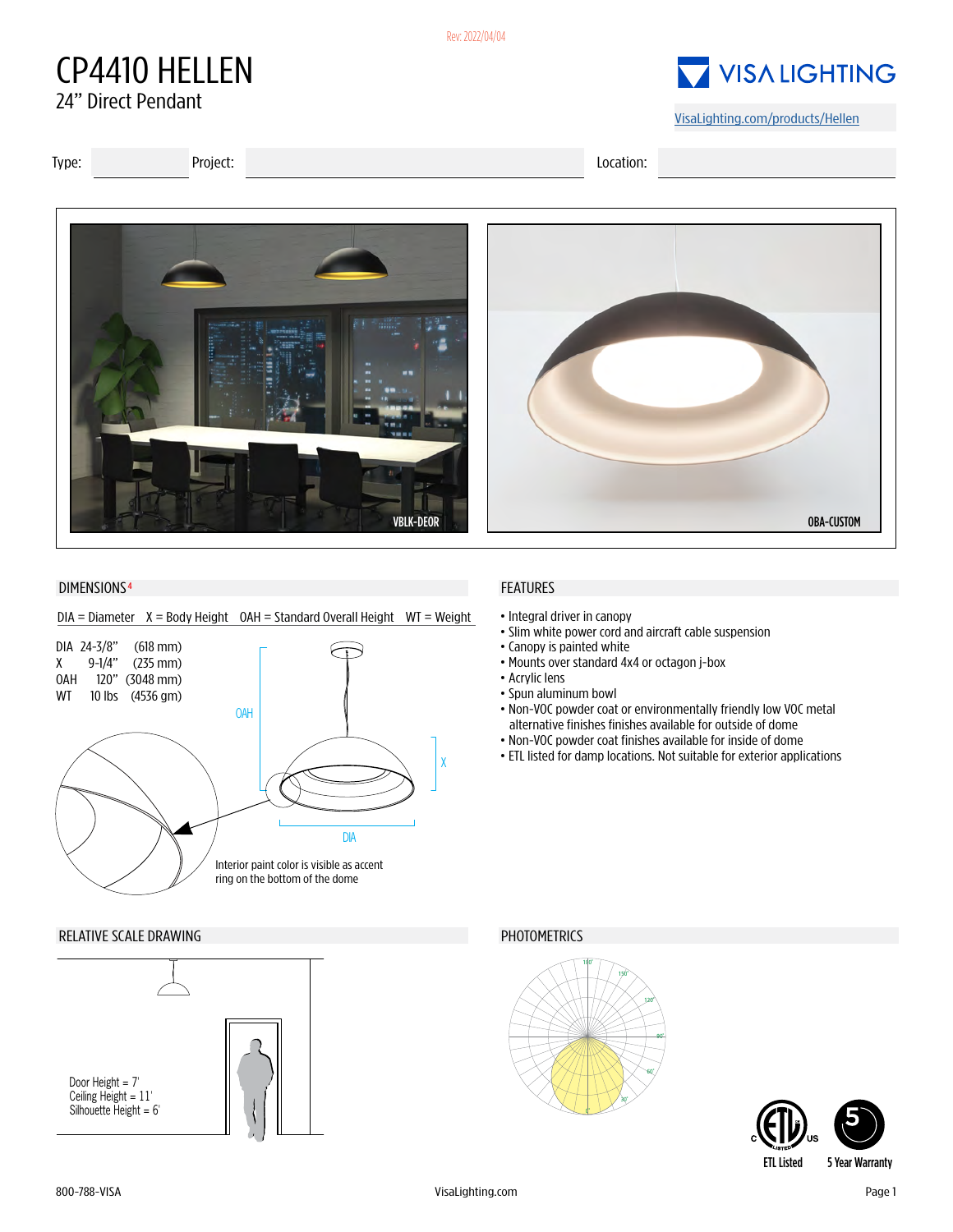## CP4410 HELLEN (cont.) 24" Direct Pendant

# VISALIGHTING

Fill in shaded boxes using information listed below



VOLTAGE

MVOLT 120-277V, 50/60 Hz

#### SOURCE<sup>1</sup> (Select one)

Dimmable 0-10V to 1%, Minimum 80CRI, within 3-step MacAdam

| Source         | <b>CCT Range</b> | Delivered Lumens** | Power (Watts) |
|----------------|------------------|--------------------|---------------|
| $L27K(H)^*$    | 2700K            | 5500               | 58            |
| $L27K(M)^*$    | 2700K            | 3800               | 40            |
| $L27K(L)^*$    | 2700K            | 2200               | 22            |
| L30K(H)        | 3000K            | 6000               | 58            |
| L30K(M)        | 3000K            | 4100               | 40            |
| L30K(L)        | 3000K            | 2400               | 22            |
| <b>L35K(H)</b> | 3500K            | 6200               | 58            |
| L35K(M)        | 3500K            | 4200               | 40            |
| L35K(L)        | 3500K            | 2500               | 22            |
| L40K(H)        | 4000K            | 6300               | 58            |
| <b>L40K(M)</b> | 4000K            | 4300               | 40            |
| <b>L40K(L)</b> | 4000K            | 2500               | 22            |

\*L27K sources are 90CRI standard

\*\*Delivered lumen output tested with white interior finish

Dark interior finish reduces lumen output up to 10%

#### SOURCE OPTION<sup>2</sup>

Minimum 80CRI within 3-step MacAdam is standard if option is not selected

| 90CRI | Color rendering index minimum 90, minimum R9 value of 50 (delivered lumens reduced by 6%): |
|-------|--------------------------------------------------------------------------------------------|
|       | option available for L30K. L35K. and L40K sources (L27K sources: 90CRI is standard)        |

#### OPTION3

 $\triangle$  Option availability may be interdependent with Other Options

| DCC<br>  Damp clear coat for metal finishes (required for 5 year warranty when used in damp locations) |  |
|--------------------------------------------------------------------------------------------------------|--|
|--------------------------------------------------------------------------------------------------------|--|

### LUMEN MAINTENANCE RATING

| $ L70$ (reported) | 50.000 hrs |
|-------------------|------------|
|-------------------|------------|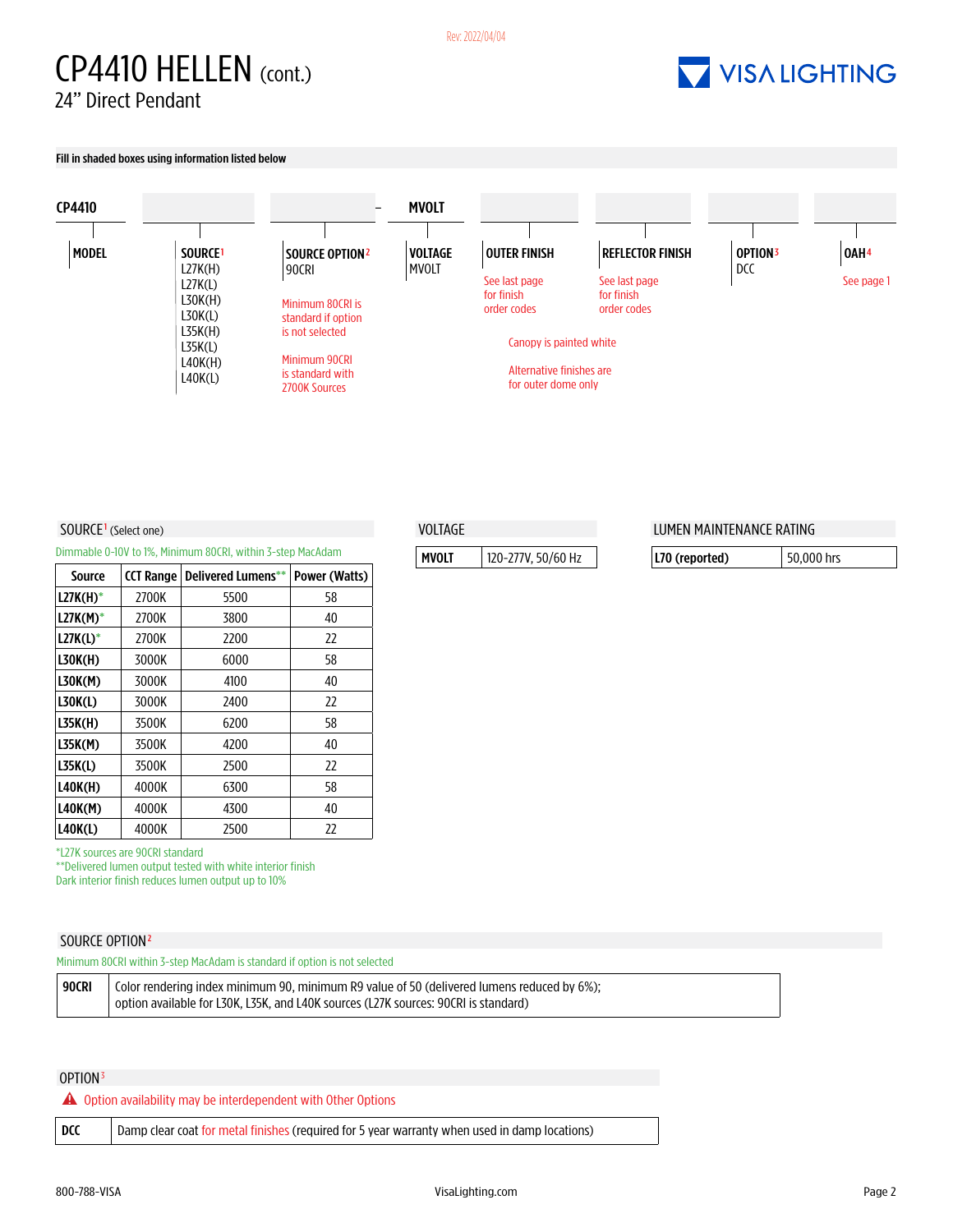Rev: 2022/04/04

## CP4410 HELLEN (cont.) 24" Direct Pendant

VISA LIGHTING



- Stem suspension
- •Remote driver
- Custom colors
- Larger size

Se[e Visalighting.com/products/Hellen](https:// Visalighting.com/products/Hellen) for more information

#### SUGGESTED VARIATIONS **SUGGESTED** VARIATIONS

- [CP4408 16"](https://visalighting.com/products/hellen/CP4408)
- [CP4410 24"](https://visalighting.com/products/hellen/CP4410)
- [CP4412 32"](https://visalighting.com/products/hellen/CP4412)